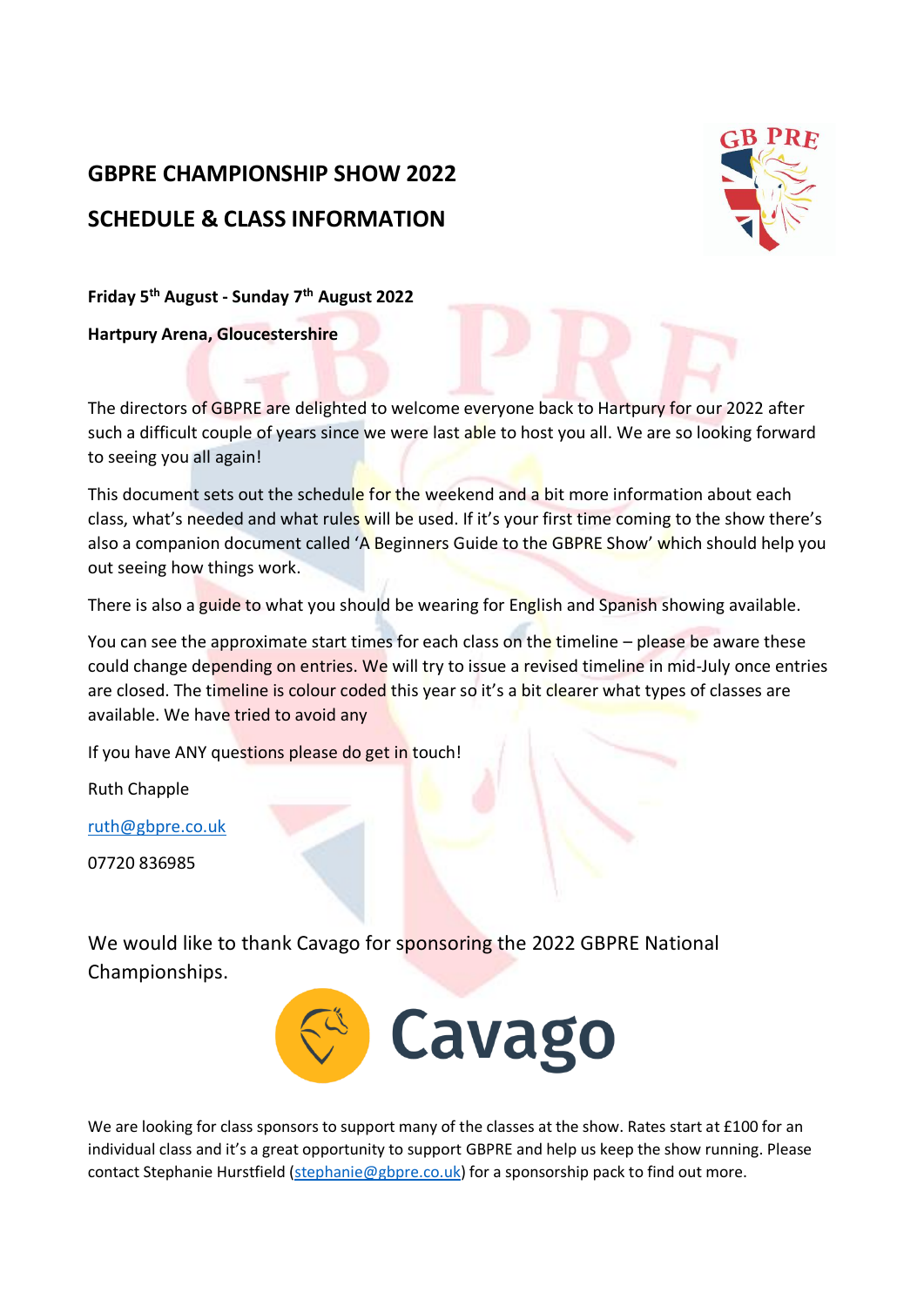| <b>TIME</b> | Int Arena                                 | Outdoor 1           | FRIDAY<br>Outdoor 2 | <b>Top Indoor</b>         | <b>HOSPITALITY</b> | <b>TIME</b> | <b>Int Arena</b>                              | Outdoor 1                               | <b>SATURDAY</b><br>Outdoor 2                                      | <b>Top Indoor</b>                     | <b>HOSPITALITY</b> | <b>TIME</b> | <b>Int Arena</b>                                 | Outdoor 1               | <b>SUNDAY</b><br>Outdoor 2                               | <b>Top Indoor</b> | <b>HOSPITALITY</b> | <b>TIME</b> |
|-------------|-------------------------------------------|---------------------|---------------------|---------------------------|--------------------|-------------|-----------------------------------------------|-----------------------------------------|-------------------------------------------------------------------|---------------------------------------|--------------------|-------------|--------------------------------------------------|-------------------------|----------------------------------------------------------|-------------------|--------------------|-------------|
| 07:00       |                                           |                     |                     |                           |                    | 07:00       |                                               |                                         |                                                                   |                                       |                    | 07:00       |                                                  |                         |                                                          |                   |                    | 07:00       |
| 07:30       |                                           |                     |                     |                           |                    | 07:30       | Arena Walk:                                   |                                         |                                                                   |                                       |                    | 07:30       |                                                  |                         |                                                          |                   |                    | 07:30       |
| 08:00       |                                           |                     |                     |                           |                    | 08:00       | <b>Boys</b><br><b>Arena Walk:</b>             |                                         |                                                                   |                                       |                    | 08:00       |                                                  |                         |                                                          |                   |                    | 08:00       |
| 08:30       | Morph:                                    |                     |                     |                           |                    | 08:30       | Girls<br><b>Functionality</b>                 |                                         |                                                                   |                                       |                    | 08:30       | <b>FUSION: In Hand</b><br><b>Stallions &amp;</b> |                         |                                                          |                   |                    | 08:30       |
| 09:00       | <b>Geldings</b>                           |                     |                     |                           |                    | 09:00       | Times given                                   | PSL: In hand                            | <b>Iberian Sports</b>                                             | <b>BD</b><br><b>Affiliated</b>        |                    | 09:00       | Geldings                                         | <b>MCI</b><br>Qualifers | <b>MCI</b>                                               |                   |                    | 09:00       |
| 09:30       | 4 years +<br><b>Stallions:</b><br>4 years | <b>WORKING</b>      |                     |                           |                    | 09:30       | on Friday                                     | Mares 4+<br>Geldings 4+                 | <b>Horse: Ridden</b><br>Geldings                                  |                                       |                    | 09:30       | 4 years +<br>Mares 4 years +                     |                         | <b>Qualifers</b>                                         |                   |                    | 09:30       |
| 10:00       | <b>Stallions:</b><br>5-6 years            | <b>EQUITATION</b>   |                     |                           |                    | 10:00       |                                               | Stallions 4+                            | Mares                                                             |                                       |                    | 10:00       | <b>CHAMPS</b>                                    | Includes<br>COPA        | <b>Includes</b><br>COPA                                  |                   |                    | 10:00       |
| 10:30       | <b>Stallions:</b><br>7 years +            | <b>Clinic</b>       |                     |                           |                    | 10:30       |                                               | <b>CHAMPS</b>                           | <b>Stallions</b>                                                  |                                       |                    | 10:30       | <b>Fusion: Ridden</b><br><b>Stallions &amp;</b>  |                         |                                                          |                   |                    | 10:30       |
| 11:00       |                                           |                     |                     | Gaynor<br>Colborn         |                    | 11:00       |                                               | <b>PSL: Ridden</b><br>Mares 4+          | <b>CHAMPS</b>                                                     |                                       |                    | 11:00       | Geldings<br>4 years +                            |                         |                                                          |                   |                    | 11:00       |
| 11:30       | Colts: 1 year                             |                     |                     | <b>Clinic</b>             |                    | 11:30       |                                               | Geldings 4+                             | <b>Novice Ridden:</b><br>Mares                                    |                                       |                    | 11:30       | Mares 4 years +                                  |                         |                                                          |                   |                    | 11:30       |
| 12:00       | Colts: 2 years<br>Colts: 3 years          |                     |                     |                           |                    | 12:00       | <b>Prize Giving</b><br><b>Stallions &amp;</b> | <b>Stallions 4+</b>                     |                                                                   |                                       |                    | 12:00       | <b>CHAMPS</b>                                    |                         |                                                          |                   |                    | 12:00       |
| 12:30       | LUNCH                                     |                     |                     |                           |                    | 12:30       | Geldings                                      | <b>CHAMPS</b>                           | <b>Stallions &amp;</b><br>Geldings                                |                                       |                    | 12:30       | <b>PRE: Ridden</b><br>Geldings 4 yrs +           |                         |                                                          |                   |                    | 12:30       |
| 13:00       |                                           |                     |                     |                           |                    | 13:00       | ANCCE<br><b>Special Awards</b>                |                                         |                                                                   |                                       |                    | 13:00       | Stallions 4 yrs +                                |                         |                                                          |                   |                    | 13:00       |
| 13:30       | Mares:<br>4 years                         |                     |                     |                           |                    | 13:30       |                                               | <b>Fusion: In hand</b><br>$1 - 3$ years | <b>CHAMPS</b>                                                     |                                       |                    | 13:30       |                                                  |                         |                                                          |                   |                    | 13:30       |
| 14:00       | Mares:<br>5-6 years                       | <b>WORKING</b>      |                     | <b>AGILITY:</b><br>Set up |                    | 14:00       | Set up<br>jumps                               |                                         |                                                                   |                                       |                    | 14:00       | Mares 4 yrs +                                    |                         |                                                          |                   |                    | 14:00       |
| 14:30       | Mares:<br>7 years +                       | <b>EQUITATION</b>   |                     |                           |                    | 14:30       | <b>Horse &amp; Hound</b>                      | <b>Break</b>                            | <b>Break</b>                                                      |                                       |                    | 14:30       | <b>CHAMPS</b>                                    |                         |                                                          |                   |                    | 14:30       |
| 15:00       |                                           | Ease of<br>Handling |                     | Horse<br><b>Agility</b>   |                    | 15:00       |                                               | <b>Equitation:</b><br>Open, ridden      | <b>Best Junior</b><br>Handler                                     |                                       |                    | 15:00       |                                                  |                         |                                                          |                   |                    | 15:00       |
| 15:30       |                                           | Have a go           |                     | Have a go                 |                    | 15:30       | <b>Equitation</b><br>Jumping                  | <b>Equitation:</b><br>Novice, ridden    | Veteran:<br>In hand                                               |                                       |                    | 15:30       |                                                  |                         |                                                          |                   |                    | 15:30       |
| 16:00       |                                           |                     |                     |                           |                    | 16:00       |                                               | Invited<br><b>Foreign Breeds:</b>       | <b>Break</b>                                                      |                                       |                    | 16:00       |                                                  |                         |                                                          |                   |                    | 16:00       |
| 16:30       | Filly: 1 years                            |                     |                     |                           |                    | 16:30       | Clear<br>jumps                                | In hand                                 | Veteran:<br>Ridden                                                |                                       |                    | 16:30       |                                                  | Legend:                 | <b>ANCCE Classes</b>                                     |                   |                    | 16:30       |
| 17:00       | Filly: 2 years<br>Filly: 3 years          |                     |                     |                           |                    | 17:00       | <b>DRESSAGE</b><br>TO MUSIC:                  | <b>Break</b>                            |                                                                   |                                       |                    | 17:00       |                                                  |                         | <b>PRE Showing</b><br><b>Fusion Showing</b>              |                   |                    | 17:00       |
| 17:30       | <b>BREAK</b>                              |                     |                     |                           |                    | 17:30       | Prelim<br>Elementary                          | Ridden                                  | <b>Tack &amp; Turnou</b>                                          | <b>Traditional PSL Photo Sessions</b> |                    | 17:30       |                                                  |                         | Lusitano Showing<br>All/Other breed showing              |                   |                    | 17:30       |
| 18:00       | Carriage<br><b>Driving</b>                |                     |                     |                           |                    | 18:00       | <b>Includes MCI</b>                           | <b>CHAMPS</b>                           | <b>Traditional PRE</b> Book with NAK<br><b>Tack &amp; Turnout</b> | Photography                           |                    | 18:00       |                                                  |                         | <b>Dressage</b><br>Have a go classes                     |                   |                    | 18:00       |
| 18:30       | Lecture Demo                              |                     |                     |                           |                    | 18:30       |                                               |                                         |                                                                   |                                       |                    | 18:30       |                                                  |                         | Other events<br>Setup / Breaks                           |                   |                    | 18:30       |
| 19:00       | <b>DRESSAGE</b><br>TO MUSIC:              |                     |                     |                           |                    | 19:00       | Clear<br>boards                               |                                         |                                                                   |                                       |                    | 19:00       |                                                  |                         |                                                          |                   |                    | 19:00       |
| 19:30       | Medium &<br>Above                         |                     |                     |                           |                    | 19:30       | <b>Novice Parade</b>                          |                                         |                                                                   |                                       |                    | 19:30       |                                                  |                         | <b>GB PRE</b>                                            |                   |                    | 19:30       |
| 20:00       | (also AV/DV)                              |                     |                     |                           |                    | 20:00       | <b>Grand Parade</b>                           |                                         |                                                                   |                                       | <b>TAPAS NIGHT</b> | 20:00       |                                                  |                         |                                                          |                   |                    | 20:00       |
| 20:30       | Includes<br>MCI                           |                     |                     |                           |                    | 20:30       | <b>EVENING</b>                                |                                         |                                                                   |                                       | <b>Ticketed</b>    | 20:30       |                                                  |                         |                                                          |                   |                    | 20:30       |
| 21:00       |                                           |                     |                     |                           |                    | 21:00       | <b>DISPLAYS</b>                               |                                         |                                                                   |                                       |                    | 21:00       |                                                  |                         |                                                          |                   |                    | 21:00       |
| 21:30       |                                           |                     |                     |                           |                    | 21:30       |                                               |                                         |                                                                   |                                       |                    | 21:30       |                                                  |                         |                                                          |                   |                    | 21:30       |
| 22:00       |                                           |                     |                     |                           |                    | 22:00       |                                               |                                         |                                                                   |                                       |                    | 22:00       |                                                  |                         |                                                          |                   |                    | 22:00       |
| 22:30       |                                           |                     |                     |                           |                    | 22:30       |                                               |                                         |                                                                   |                                       |                    | 22:30       |                                                  |                         | <b>ANCCE Competitors Meeting:</b>                        |                   |                    | 22:30       |
| 23:00       |                                           |                     |                     |                           |                    | 23:00       |                                               |                                         |                                                                   |                                       |                    | 23:00       |                                                  |                         | Thursday, 19.00<br><b>International Arena Restaurant</b> |                   |                    | 23:00       |
| 23:30       |                                           |                     |                     |                           |                    | 23:30       |                                               |                                         |                                                                   |                                       |                    | 23:30       |                                                  |                         |                                                          |                   |                    | 23:30       |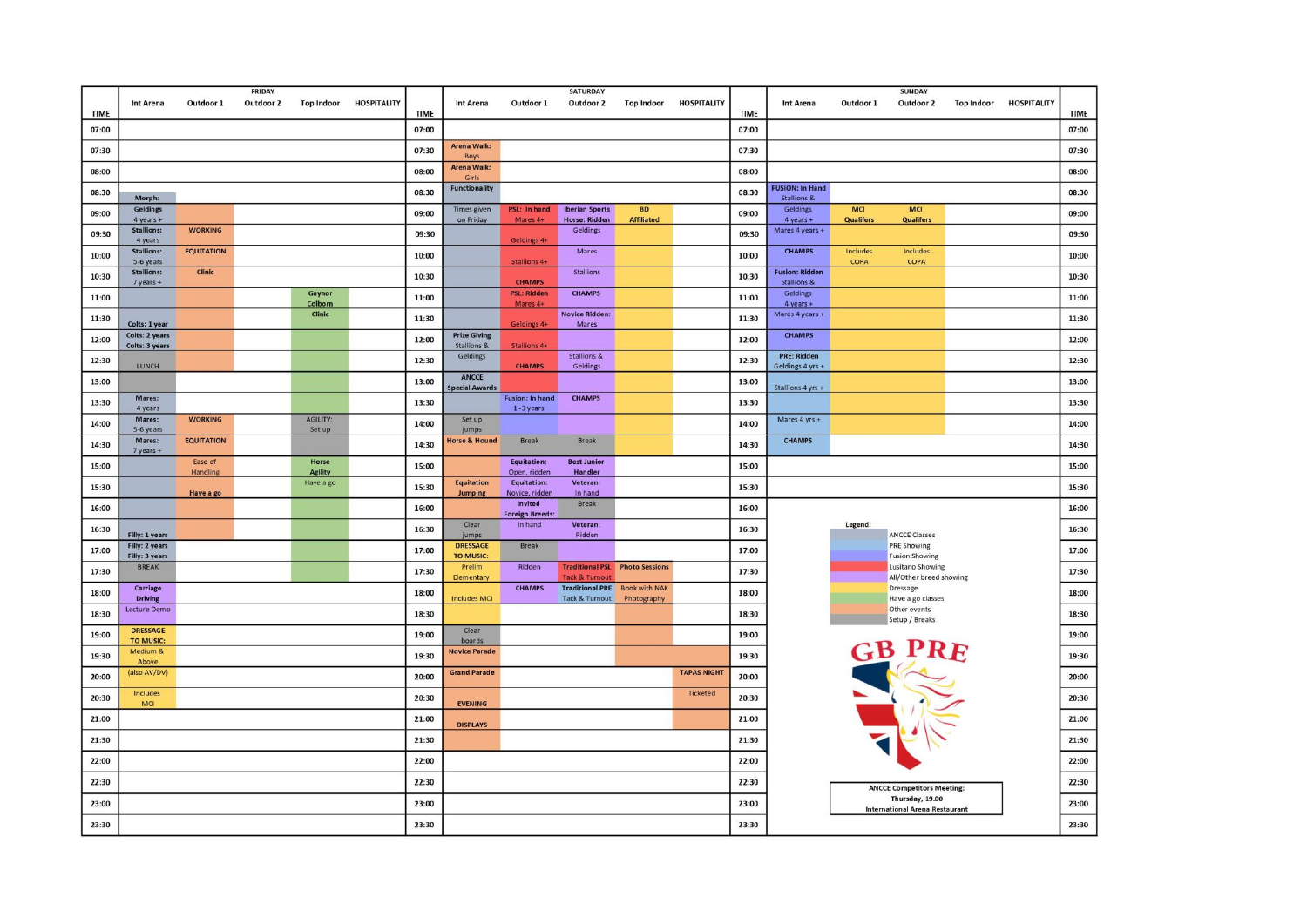# **SCHEDULE: Friday 5th August**

## **Hartpury International Arena**

| <b>Class</b> | <b>Name</b>                                    | Judge                     |
|--------------|------------------------------------------------|---------------------------|
| 1            | ANCCE PRE FILLIES 1 YEAR MORPHOLOGY            | TBC After second semester |
| 2            | ANCCE PRE COLTS 1 YEAR MORPHOLOGY              | ANCCE judges draw in June |
| 3            | ANCCE PRE FILLIES 2 YEARS MORPHOLOGY           |                           |
| 4            | ANCCE PRE COLTS 2 YEARS MORPHOLOGY             |                           |
| 5            | ANCCE PRE FILLIES 3 YEARS MORPHOLOGY           |                           |
| 6            | ANCCE PRE COLTS 3 YEARS MORPHOLOGY             |                           |
| 7            | ANCCE PRE MARES 4 YEARS MORPHOLOGY             |                           |
| 8            | ANCCE PRE STALLIONS 4 YEARS MORPHOLOGY         |                           |
| 9            | ANCE PRE MARES 5/6 YEARS MORPHOLOGY            |                           |
| 10           | ANCCE PRE STALLIONS 5/6 YEARS MORPHOLOGY       |                           |
| 11           | ANCCE PRE MARES 7+ YEARS MORPHOLOGY            |                           |
| 12           | <b>ANCCE PRE STALLIONS 7+ YEARS MORPHOLOGY</b> |                           |
| 13           | ANCCE PRE COBRA OF 3 MARES                     |                           |
| 15           | ANCCE PRE GELDINGS 4+ YEARS MORPHOLOGY         |                           |

#### **BREAK**

# **Carriage Driving Demonstration – Emma Nuttall**

| <b>Class</b>    | <b>Name</b>                                      | Judge      |
|-----------------|--------------------------------------------------|------------|
| 16a             | DRESSAGE TO MUSIC ADVANCED LEVEL (ADV MED - GP)  | TBC        |
| 16 <sub>b</sub> | ALTA ESCUELA MUSIC QUALIFIER, ADVANCED LEVEL     | <b>TBC</b> |
| 16c             | MCI FREESTYLE QUALIFIER SEVILLA, LISBOA, MADRID, | <b>TBC</b> |
|                 | MAGISTRALE, REYALE                               |            |

#### **Outdoor Arenas 1**

|    | Class   Name                   | Judge      |
|----|--------------------------------|------------|
| WE | Working Equitation – Clinic    | <b>BWE</b> |
| WE | Working Equitation – Have a Go | <b>BWE</b> |

These classes are not run by GBPRE but by British Working Equitation.

### **Top Indoor Arena**

|     | Class   Name                  | Judge                  |
|-----|-------------------------------|------------------------|
| -17 | <b>Gaynor Colbourn Clinic</b> | <b>Gaynor Colbourn</b> |
| 18  | Horse Agility Have a Go       | Judith Edel            |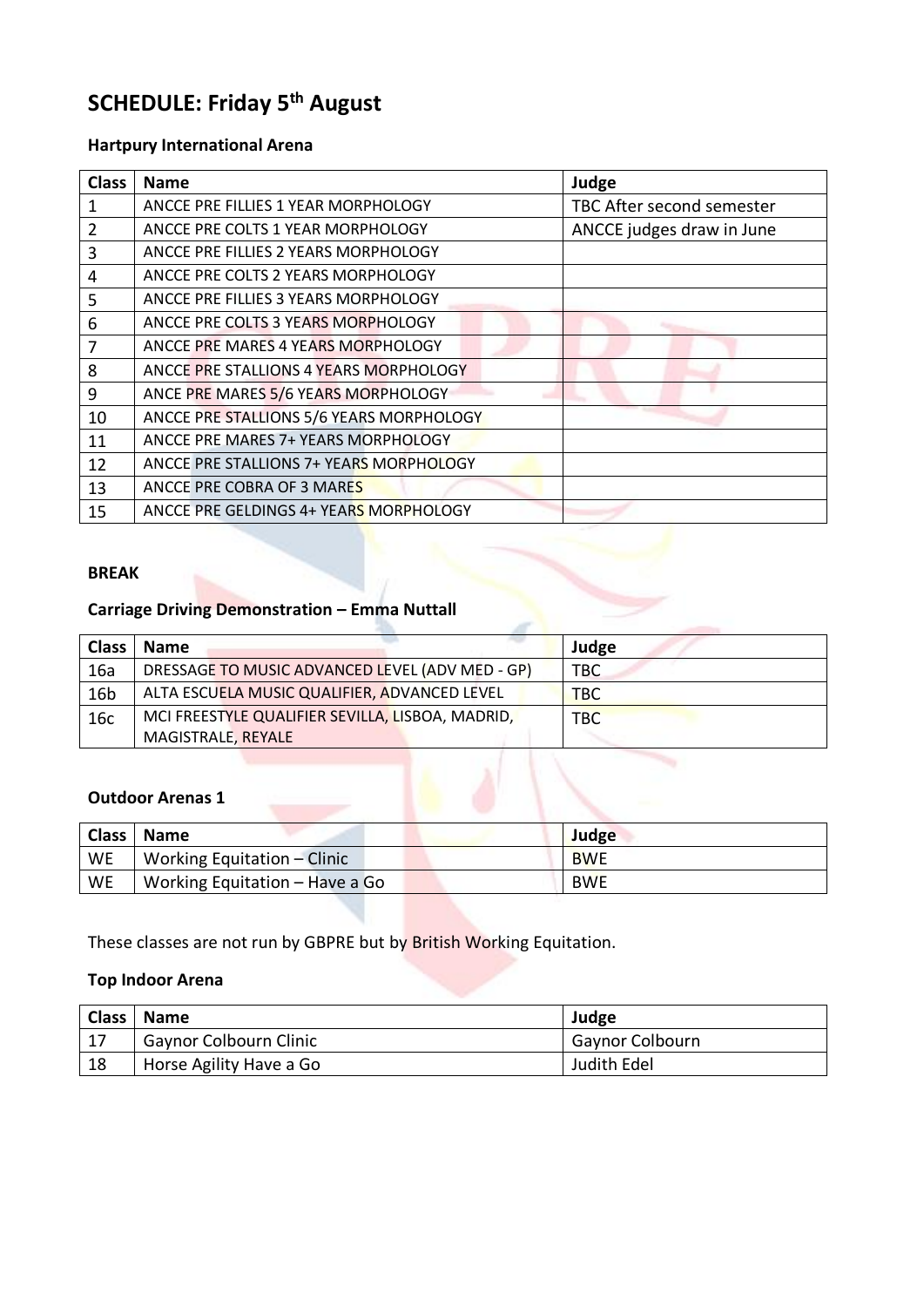# **SCHEDULE: Saturday 6th August**

### **Hartpury International Arena**

| <b>Class</b> | <b>Name</b>                                          | Judge |
|--------------|------------------------------------------------------|-------|
|              | <b>ANCCE Functionality</b>                           |       |
|              | <b>ANCCE Special Awards</b>                          |       |
|              | Mare Champion of Movement                            |       |
|              | <b>Stallion Champion of Movement</b><br>$\bullet$    |       |
|              | <b>Functionality Champion</b><br>$\bullet$           |       |
|              | <b>Reserve Functionality Champion</b>                |       |
|              | <b>Special Mare Functionality Award</b><br>$\bullet$ |       |
|              | Youngstock Filly Champion                            |       |
|              | Reserve Filly Champion                               |       |
|              | Youngstock Colt Champion                             |       |
|              | Reserve Champion Colt                                |       |
|              | Mare Breed Champion<br>$\bullet$                     |       |
|              | Reserve Mare Breed Champion<br>$\bullet$             |       |
|              | <b>Stallion Breed Champion</b><br>$\bullet$          |       |
|              | <b>Reserve Stallion Breed Champion</b>               |       |
|              | Champion Best British Bred                           |       |
|              | <b>Champion Gelding (Presented during Gelding</b>    |       |
|              | prize giving)                                        |       |
|              | <b>Champion Exhibitor</b>                            |       |
|              | Best Professional Presenter (Handler) Award          |       |
|              | Best Amateur Presenter (Handler) Award               |       |

#### **BREAK**

| <b>BREAK</b>    |                                                          |                                |
|-----------------|----------------------------------------------------------|--------------------------------|
| <b>Class</b>    | <b>Name</b>                                              | Judge                          |
| 19              | Horse & Hound (60cm max height, 6 fences)                | <b>GBPRE</b>                   |
| 20              | Equitation Jumping (75/85 cm, 8 fences)                  | Gemma Bowles                   |
| 21a             | DRESSAGE TO MUSIC NOVICE/ELEMENTARY                      | <b>TBC</b>                     |
| 21 <sub>b</sub> | ALTA ESCUELA MUSIC QUALIFIER, NOVICE/ELEMENTARY<br>LEVEL | <b>TBC</b>                     |
| 21c             | MCI FREESTYLE QUALIFIER PRIMERA, NOVILLA, GOLEGA         | <b>TBC</b>                     |
| 22              | Novice Parade                                            | Rui Campeão & Oriol Matas Mora |
| 23              | <b>Grand Parade</b>                                      | Rui Campeão & Oriol Matas Mora |

**Following the parade classes there will be an evening of displays, with the tapas food available arena side.**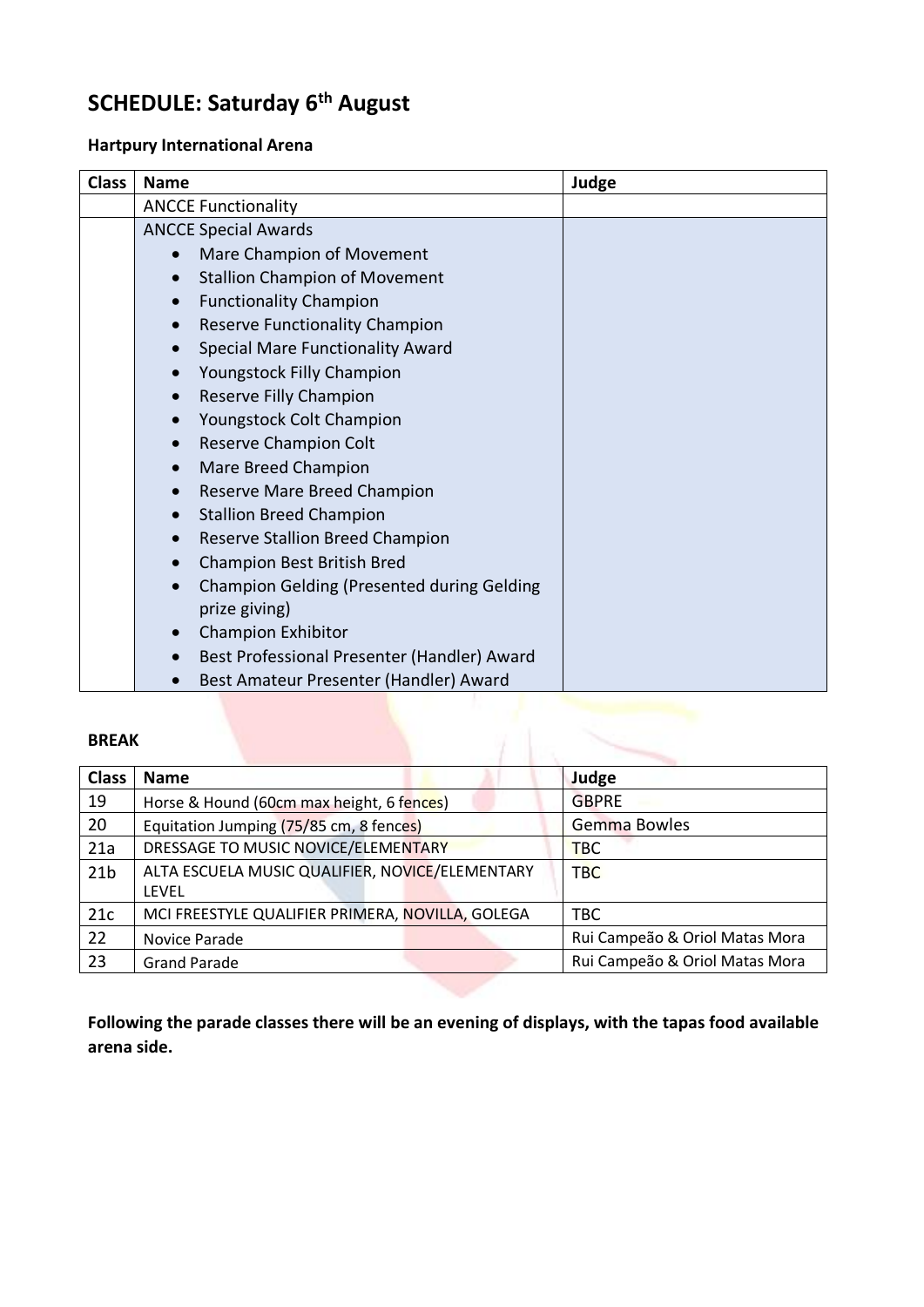#### **Outdoor Arena 1**

| <b>Class</b> | <b>Name</b>                        | Judge                 |
|--------------|------------------------------------|-----------------------|
| 24           | LBSGB Mares 4+ In Hand             | Rui Campeão           |
| 25           | LBSGB Geldings 4+ In Hand          | Rui Campeão           |
| 26           | LBSGB Stallions 4+ In Hand         | Rui Campeão           |
|              | <b>LBSGB IN HAND CHAMPIONSHIP</b>  | Rui Campeão           |
| 27           | LBSGB Mares 4+ Ridden              | Rui Campeão           |
| 28           | LBSGB Geldings 4+ Ridden           | Rui Campeão           |
| 29           | LBSGB Stallions 4+ Ridden          | Rui Campeão           |
|              | <b>LBSGB RIDDEN CHAMPIONSHIP</b>   | Rui Campeão           |
| 30           | Fusions In Hand 1-3 years          | <b>Mrs Mary Guy</b>   |
| 31           | Equitation - Open                  | <b>Hannah Doggett</b> |
| 32           | <b>Equitation - Novice</b>         | <b>Hannah Doggett</b> |
| 33           | Foreign Breeds: In Hand            | Mrs Mary Guy          |
| 34           | Foreign Breeds: Ridden             | Mrs Mary Guy          |
|              | <b>FOREIGN BREEDS CHAMPIONSHIP</b> | Mrs Mary Guy          |

### **Outdoor Arena 2**

| <b>Class</b> | <b>Name</b>                                     | Judge                                    |
|--------------|-------------------------------------------------|------------------------------------------|
| 35           | Iberian Sports Horse: Ridden Mares 4 YRS +      | Irene Susca & Julia Bickerton            |
| 36           | Iberian Sports Horse: Ridden Geldings 4 YRS +   | Irene Susca & Julia Bickerton            |
| 37           | Iberian Sports Horse: Ridden Stallions 4 YRS +  | Irene Susca & Julia Bickerton            |
|              | <b>IBERIAN SPORTS HORSE RIDDEN CHAMPIONSHIP</b> | Irene Susca & Julia Bickerton            |
| 38           | Novice Ridden: Mares                            | Irene Susca & Julia Bickerton            |
| 39           | Novice Ridden: Geldings                         | <b>Irene Susca &amp; Julia Bickerton</b> |
| 40           | <b>Novice Ridden: Stallions</b>                 | Irene Susca & Julia Bickerton            |
|              | NOVICE RIDDEN CHAMPIONSHIP                      | Irene Susca & Julia Bickerton            |
| 41           | <b>Best Junior Handler</b>                      | Irene Susca & Julia Bickerton            |
| 42           | Veteran In hand                                 | Irene Susca & Julia Bickerton            |
| 43           | Veteran Ridden                                  | Irene Susca & Julia Bickerton            |
| 44           | <b>Traditional PSL</b>                          | Rui Campeão                              |
| 45           | <b>Traditional PRE</b>                          | <b>Oriol Matas Mora</b>                  |

## **Top Indoor Arena**

| <b>Class</b>     | <b>Name</b>               | Judge      |
|------------------|---------------------------|------------|
| BD1              | BD - Prelim               | <b>TBC</b> |
| B <sub>D</sub> 2 | <b>BD-Novice</b>          | <b>TBC</b> |
| B <sub>D</sub> 3 | <b>BD-Elementary</b>      | <b>TBC</b> |
| BD4              | BD-Medium                 | <b>TBC</b> |
| BD <sub>5</sub>  | <b>BD-Advanced Medium</b> | <b>TBC</b> |
| BD <sub>6</sub>  | <b>BD-Advanced</b>        | <b>TBC</b> |
| BD7              | BD - Prix St George       | <b>TBC</b> |
| BD <sub>8</sub>  | BD - Intermediate I       | <b>TBC</b> |
| BD <sub>9</sub>  | BD-Intermediate II        | <b>TBC</b> |
| <b>BD10</b>      | <b>BD-Grand Prix</b>      | <b>TBC</b> |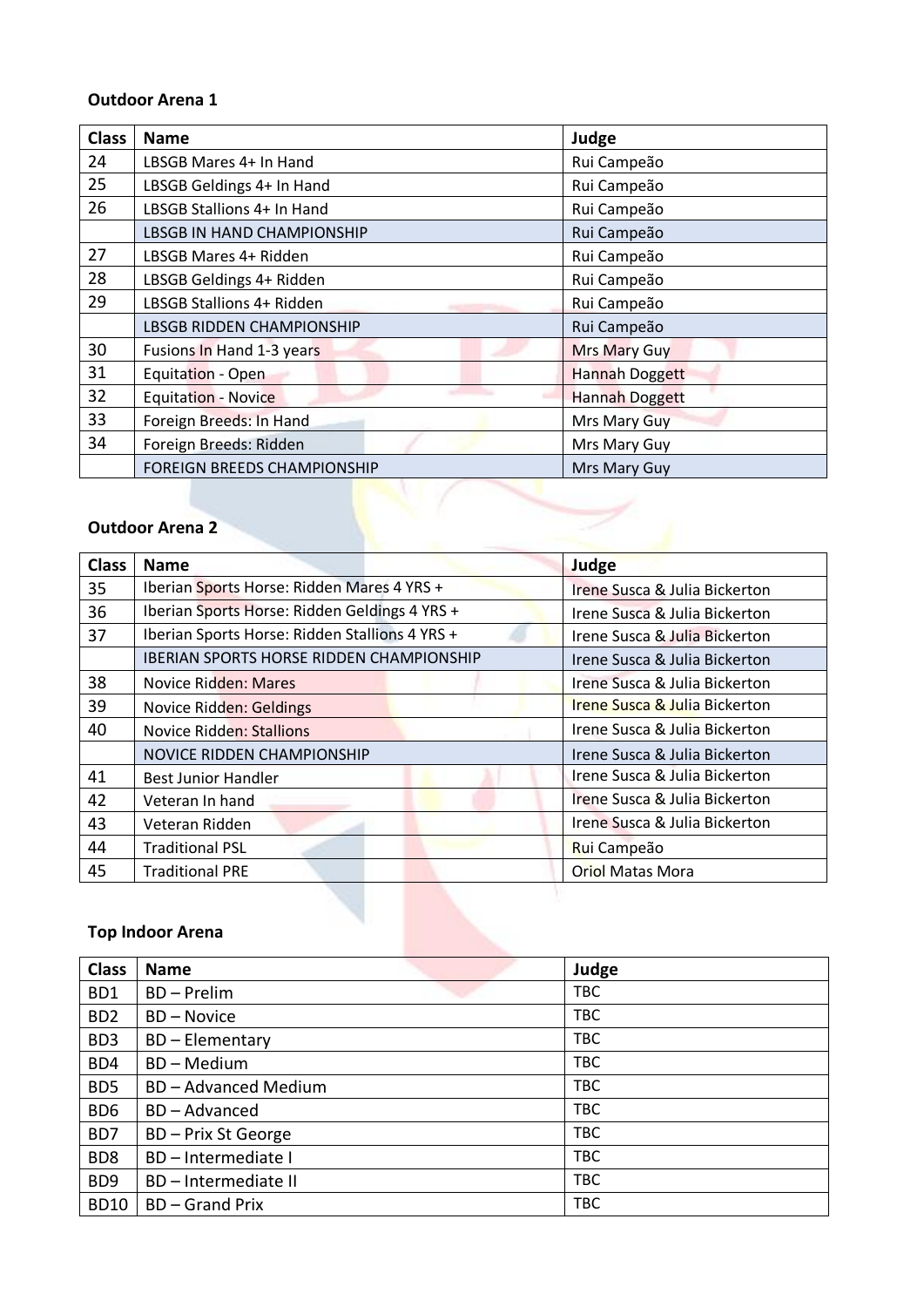# **SCHEDULE: Sunday 7th August**

# **Hartpury International Arena**

| <b>Class</b>                   | <b>Name</b>                             | Judge               |  |  |
|--------------------------------|-----------------------------------------|---------------------|--|--|
| 46                             | Fusion In hand: Stallions & Geldings 4+ | <b>Nigel Fuller</b> |  |  |
| 47                             | Fusion In hand: Mares 4+                | <b>Nigel Fuller</b> |  |  |
|                                | <b>FUSION IN-HAND CHAMPIONSHIP</b>      | <b>Nigel Fuller</b> |  |  |
| 48                             | Fusion Ridden: Stallions & Geldings 4+  | <b>Nigel Fuller</b> |  |  |
| 49                             | Fusion Ridden: Mares 4+                 | Nigel Fuller        |  |  |
|                                | <b>FUSION RIDDEN CHAMPIONSHIP</b>       | <b>Nigel Fuller</b> |  |  |
| 50                             | PRE Ridden geldings 4+                  | <b>Nigel Fuller</b> |  |  |
| 51                             | PRE Ridden stallions 4+                 | <b>Nigel Fuller</b> |  |  |
| 52                             | PRE Ridden mares 4+                     | <b>Nigel Fuller</b> |  |  |
|                                | PRE RIDDEN CHAMPIONSHIP                 | <b>Nigel Fuller</b> |  |  |
|                                |                                         |                     |  |  |
| <b>Outdoor Arena 1 &amp; 2</b> |                                         |                     |  |  |

## **Outdoor Arena 1 & 2**

| <b>Class</b> | <b>Name</b>                | Judge      |
|--------------|----------------------------|------------|
| 53           | PRIMERA MCI TEST           | <b>TBC</b> |
| 54           | <b>NOVILLA MCI TEST</b>    | <b>TBC</b> |
| 55           | <b>GOLEGA MCI TEST</b>     | <b>TBC</b> |
| 56           | <b>SEVILLA MCI TEST</b>    | <b>TBC</b> |
| 57           | LISBOA MCI TEST            | <b>TBC</b> |
| 58           | <b>MADRID MCI TEST</b>     | <b>TBC</b> |
| 59           | <b>MAGISTRALE MCI TEST</b> | <b>TBC</b> |
| 60           | <b>REYALE MCI TEST</b>     | <b>TBC</b> |

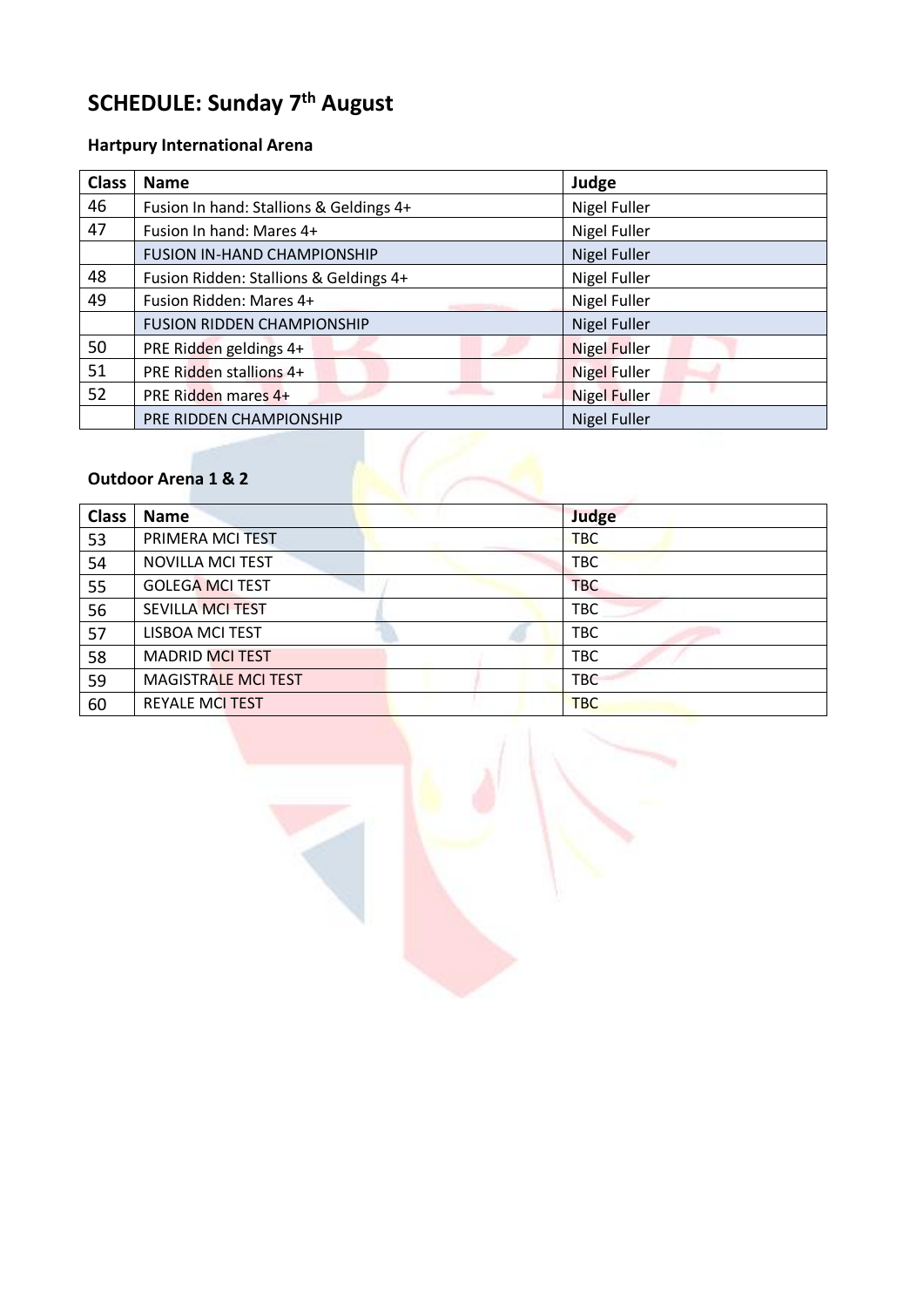# **Class Information**

We're often asked for a bit more information about how classes run, what you need to do and how you need to dress so this section is providing that information.

#### **ANCCE Classes**

GBPRE hosts the only ANCCE Morphology classes in the UK with the opportunity to qualify for SICAB – The World Championships for the PRE breed held in Seville in November. The event is a 1<sup>\*</sup> competition. A Spanish judge is appointed when the second semester draw is made by ANCCE in June.

We also have a specialist show administration team that come from Spain. They are responsible for the scoring, photos and videos that are uploaded in 'real time' onto the ANCCE results website.

Please [see the separate file for ANCCE Rules & Regulations 2022](https://www.ancce.es/_docs/documentos/2022/MORFOLOGICO/reglamento_concursos22_ing.pdf) – Specific competitor information can be found on pages 16 to 21. PLEASE DO READ THEM!

There is a competitor meeting for all taking part in these classes on **Thursday 4th August** at 19.00 in the restaurant of the International Arena. All horses competing in the ANCCE classes must arrive on the Thursday (from 13.00) and may not leave until after the Special Awards on the Saturday.

For any queries regarding the ANCCE classes please contact

Stephanie Hurstfield

[Stephanie@gbpre.co.uk](mailto:Stephanie@gbpre.co.uk)

07976 255220

#### **Dressage Classes**

There are several different types of dressage going on over the course of the weekend at Hartpury

#### **Friday & Saturday**

#### **Dressage to Music – Unaffiliated Freestyles including MCI**

A fantastic opportunity to dress up to the nines for the fancy dress freestyle classes from Novice up to Grand prix – fabulous prizes for the best outfit for you and your horse! This year we are running the advanced classes on the Friday evening, and the lower levels on the Saturday.

MCI freestyles to be in normal BD attire or traditional costume.

If you would like to enter either of these classes as a Pas de Deux then please let us know!

#### **Saturday**

#### **BD affiliated dressage**

We are delighted to be able to offer affiliated dressage taking place on the Saturday, from Prelim up to Grand Prix.

#### **Sunday**

#### **MCI GB**

The Masters Du Cheval Ibérique (MCI) is the only European dressage league and championship specifically for Iberian horses. This year the Europeans will be held on 12th to 16th October at Sentower Park in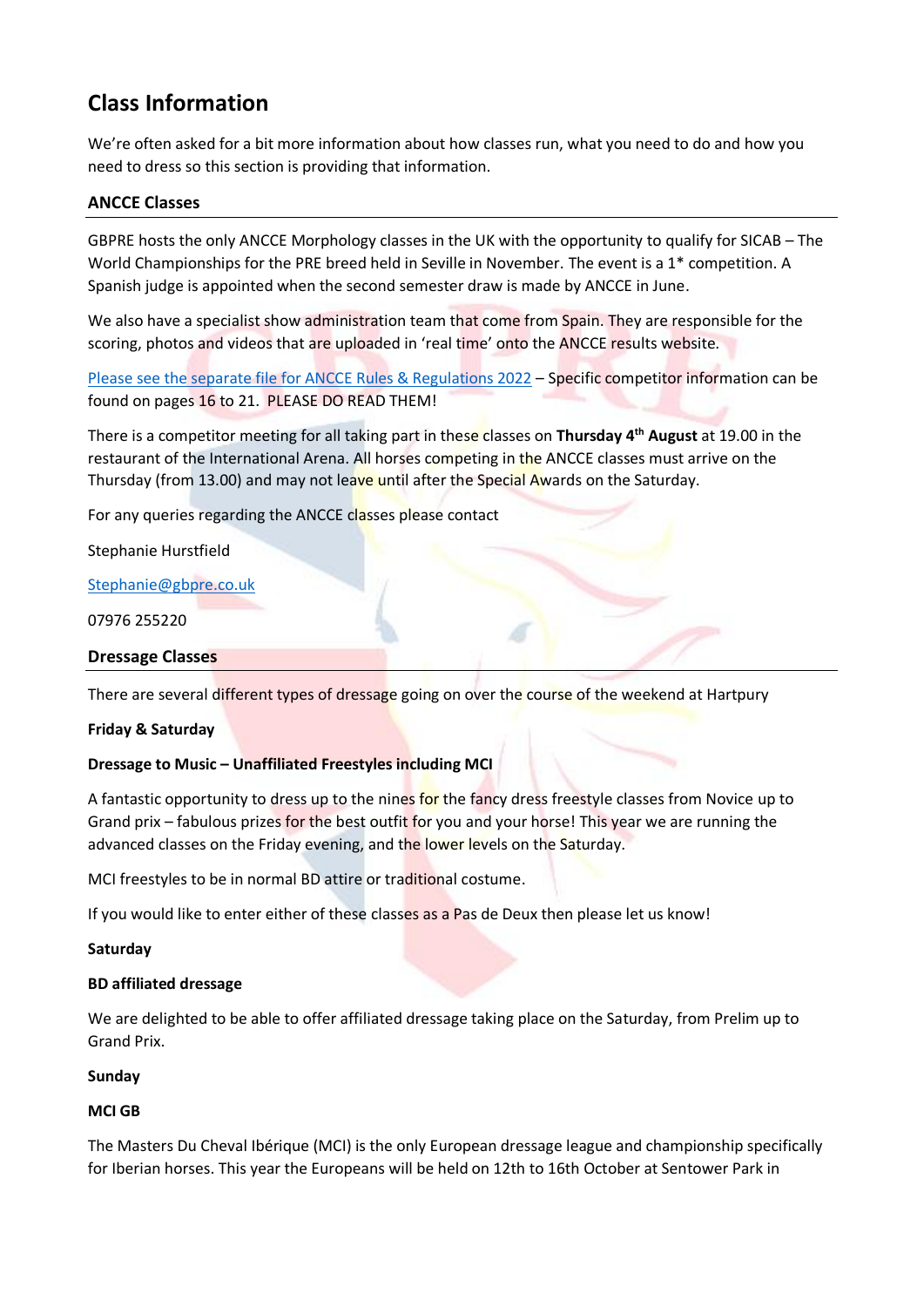Belgium. A team to represent Great Britain will be selected based on qualifying scores on the league and the numbers of competitors that we are designated in each class/level.

The MCI GB is the official British Association for the MCI and completely independent of GB PRE. It includes qualifiers at dozens of independent venues across the country every year. It welcomes both purebred and partbred PREs (Pura Raza Española) and PSLs (Puro Sangue Lusitano) to compete in the series and at their UK Championship Event held every year, although only purebred horses may qualify for the European Championship.

#### **COPA ANCCE Qualifiers for SICAB**

We are delighted to be able to offer 8 venues in the UK which we have organised with ANCCE which are considered qualifiers for the PRE World Dressage Championships at SICAB in Seville on the 15<sup>th</sup> – 20<sup>th</sup> November

For queries about any of the dressage taking place please contact

Karen Bourdon

[karen@gbpre.co.uk](mailto:karen@gbpre.co.uk)

07802 690577

#### **Showing Classes**

There is a lot of different types of showing class across the weekend, so all levels of experience (handlers and horses!) are catered for. Different classes are run under different rules, so this guide sets out which are which. Do get in touch if something is unclear. None of our classes require qualifiers at previous shows, but many are qualifiers for other championships.

#### **LBSGB: Ridden & In Hand**

These classes are open to all PSL horses registered with the LBSGB and runs under their rules. You can find their rules at<https://www.lusitanosociety.co.uk/copy-of-showing-handbook>

#### **Iberian Sports Horse**

These classes are open to any Iberian breeds, including part-breds. There will be a jump, but it is optional. This class is run under the rules of Sports Horse GB. You can find their rules at <http://www.sporthorsegb.co.uk/assets/files/download.asp?doc=RulesandRegs2022.pdf>

#### **Veteran Horse**

These classes are run under Veteran Horse Society rules and are qualifiers for their National Championships for purebred PRE horses. All horses must be 15 years or older. We allow any breed to enter these classes but the 'Golden Tickets' are only permitted to be awards to purebred PRE as per VHS rules. You can find their rules at [https://www.veteran-horse-](https://www.veteran-horse-society.co.uk/_files/ugd/8d2f94_9f8fac9fba9141ff84a2419dbc53b14f.pdf)

[society.co.uk/\\_files/ugd/8d2f94\\_9f8fac9fba9141ff84a2419dbc53b14f.pdf](https://www.veteran-horse-society.co.uk/_files/ugd/8d2f94_9f8fac9fba9141ff84a2419dbc53b14f.pdf)

#### **GBPRE Showing Classes:**

Our Fusion and PRE Ridden classes are run under our own rules which can be found at <https://gbpre.co.uk/breed-show/showing-guides/> Horses must be registered with BAPSH to enter.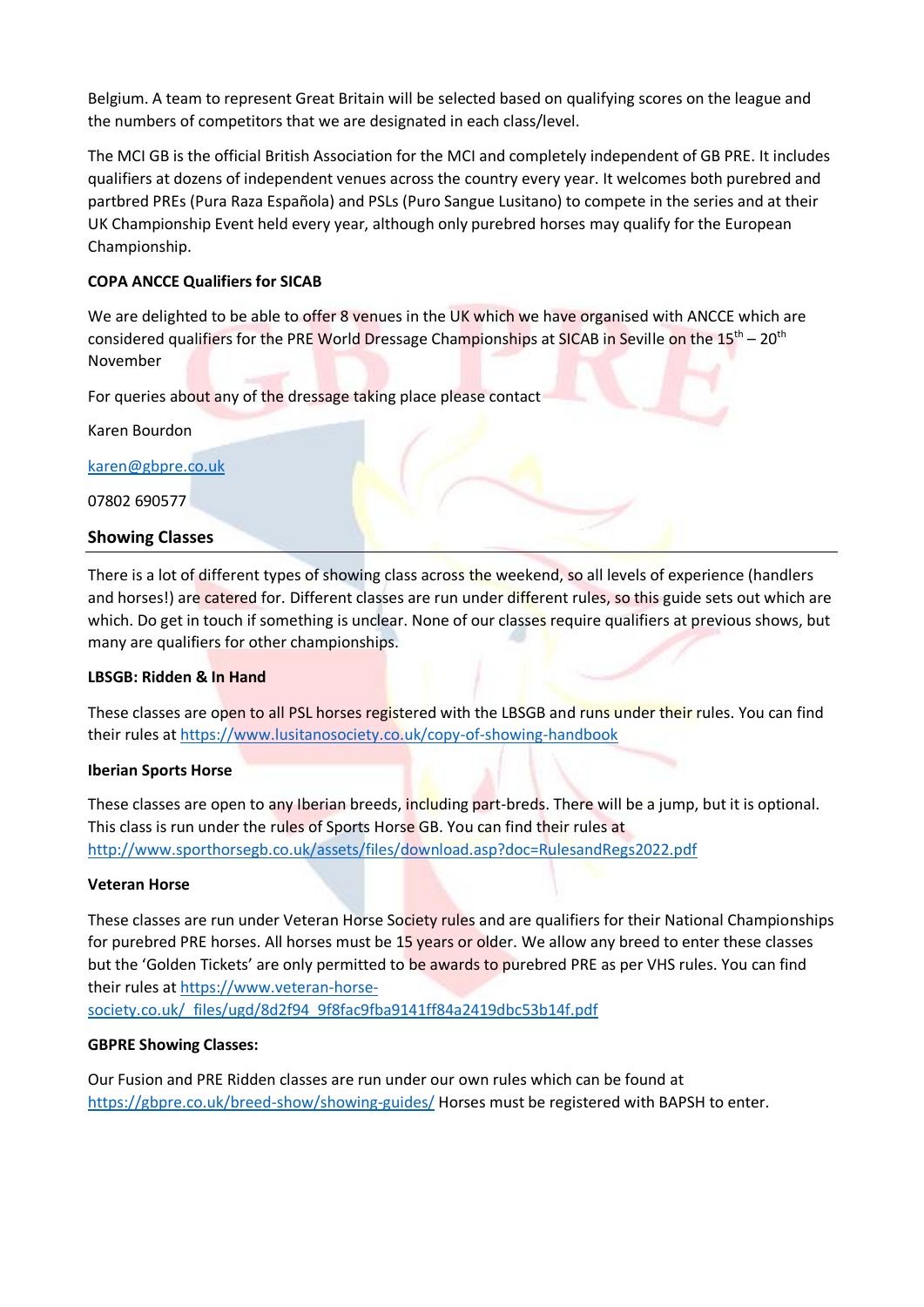#### **Novice Classes**

These classes are open to all breeds. Horses entered in this class must never have won a first prize in a showing class of any type. Snaffle bridle only. These classes are not aimed at professional riders and producers.

#### **Equitation Classes**

These classes focus on rider's position & effectiveness. You will be asked to perform an individual show no longer than 3 mins.

Novice class:

Snaffle bridle only. Individual show to include walk, trot, canter and rein back.

Open class:

Double bridle permitted. Any movements permitted but must include walk, trot, canter and rein back.

#### **Best Junior Handler:**

In hand class featuring handlers up to 16 years of age with any horse.

#### **Foreign Breed Classes:**

These classes are run under USAUK (Foreign Breed) rules which can be found at <https://www.aphs.org.uk/foreign-breed-info> These are qualifiers for the APHS-FBS Foreign Breed National Finals show. All foreign breeds permitted to enter.

#### **Other Classes & Events**

We have some other types of events available across the weekend giving a wide range of things for you enjoy with your horse!

#### **Gaynor Colbourn Clinic:**

Dressage to music clinic with Gaynor Colbourn. Gaynor will produce a bespoke piece of music for your horse appropriate to the level you are working at.

#### **Horse Agility Have a Go:**

This session is an opportunity to have a go at horse agility! There will be standard obstacles set up, such a curtain, hoops, scary flag walk and a trainer will be on hand to guide you working your horse through them. In hand only.

#### **Equitation Jumping:**

This class focusses on the position and effectiveness of the rider, not the height jumped or clearing of fences. 8 fence course between 75cm and 85cm.

#### **Horse & Hound:**

A novelty show jumping class for you, your pony and your favourite dog! The course is 6 fences of no more than 60cm. You jump the course with your pony and then your partner jumps the course with the dog! Fancy dress STRONGLY ENCOURGED (but not compulsory!)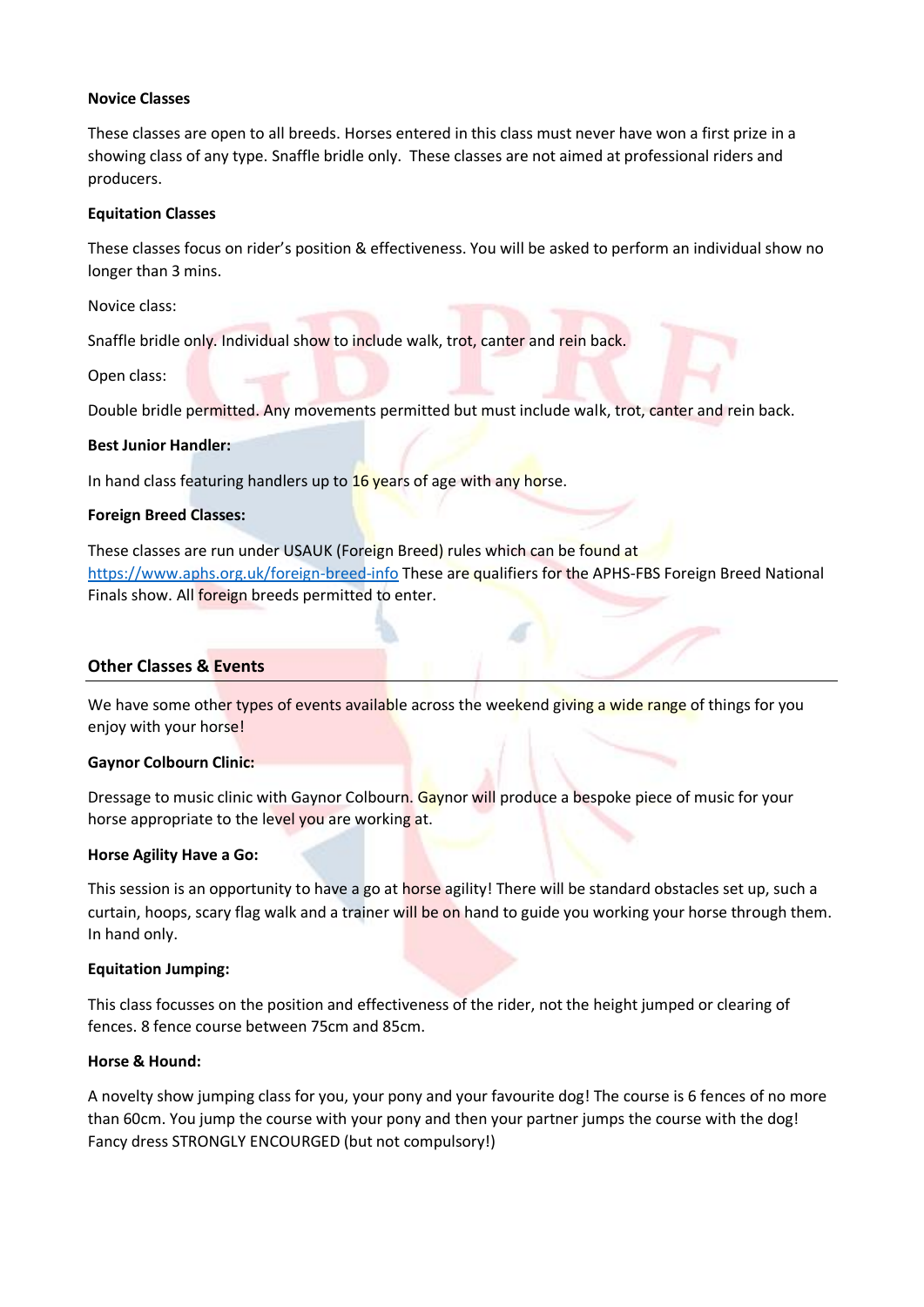#### **Parade Classes:**

The parades are a real high point of the show. Competitors are invited into the International Arena to show off their Iberian horses in the 'spirit of the Feria'. We will offer you a sherry and each individual will have a chance to perform for the judges if they wish. Traditional dress is very strong encouraged, but show turnout is also welcome. PRE and PSL judges are both present. Part-bred horses very welcome.

We split the parade into two sections. If you've never taken part before, or you horse is young or anxious then the novice section is a bit quieter and will let you see what a parade class is like. Experienced competitors & horses are invited to the main gala where the atmosphere is very special indeed!

#### **Gala Night!**

On the Saturday night we will be holding our Gala Evening, with Tapas provided by Paquito del Huerto. The evening will start with the Dressage to Music freestyle including the fancy dress competition. We then have the parade classes and an evening of demonstrations and performances whilst eating traditional Spanish food and drink! **Tickets must be booked in advance!**

Entertainment for 6<sup>th</sup> August includes:

- Dressage to Music fancy dress classes
- Traditional Parade Classes
- The Recycled Racehorse Falconry Team
- Dressage to music demonstration with Gaynor Colbourn

We will also hold a raffle across the weekend which will be drawn on the Saturday evening. All takings from the raffle will be donated to Redwings Horse Sanctuary.

#### **Other information**

All the information about the show, and booking through Horse Monkey, can be found on our website at <https://gbpre.co.uk/breed-show/>

As well as class bookings you can book all the other services you might need through the system, including:

- **Accommodation**
- **Stabling**
- Hook up for horse boxes
- Camping
- Tickets for the tapas event

#### **Rate Card:**

| ANCCE class entry (non-member) | £55.00  |
|--------------------------------|---------|
| ANCCE class entry (member)     | £45.00  |
| Other class entry (non-member) | £38.00  |
| Other class entry (member)     | £28.00  |
| <b>BD</b> Entries              | £25.00  |
| Stabling (per night)           | £40.00  |
| Room on campus (per night)     | £47.50  |
| Camping (per night)            | £15.00  |
| Hook-up (show duration)        | £42.50  |
| Tapas evening                  | £30.00  |
| Gaynor Colbourn Clinic         | £185.00 |
|                                |         |